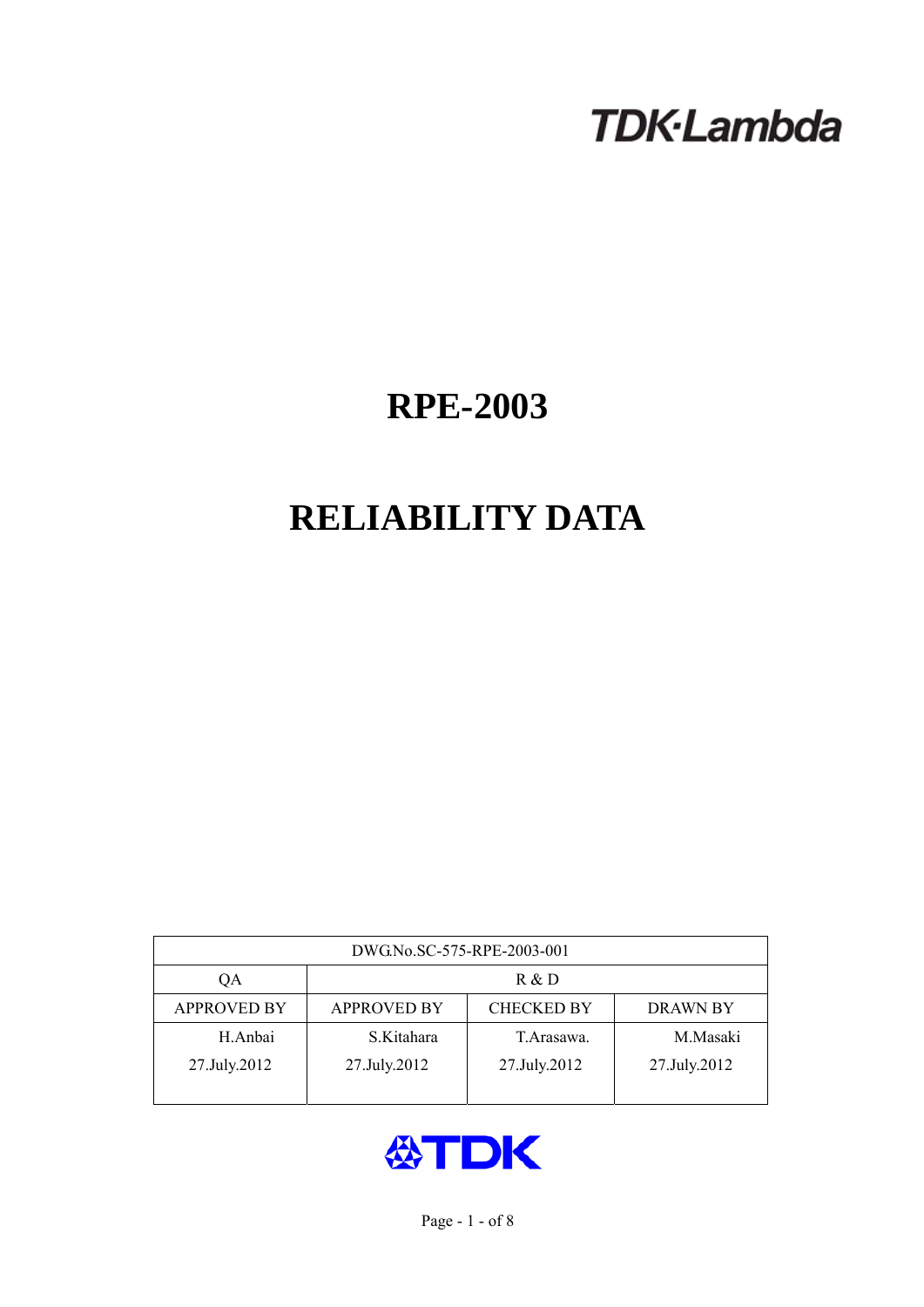## INDEX

|                                     | Page   |
|-------------------------------------|--------|
| 1. Calculated Values of MTBF        | Page-3 |
| 2. Vibration Test                   | Page-4 |
| 3. Heat Cycle Test                  | Page-5 |
| 4. Humidity Test                    | Page-6 |
| 5. High Temperature Resistance Test | Page-7 |
| 6. Low Temperature Storage Test     | Page-8 |
|                                     |        |

The following data are typical values. As all units have nearly the same characteristics, the data to be considered as ability values.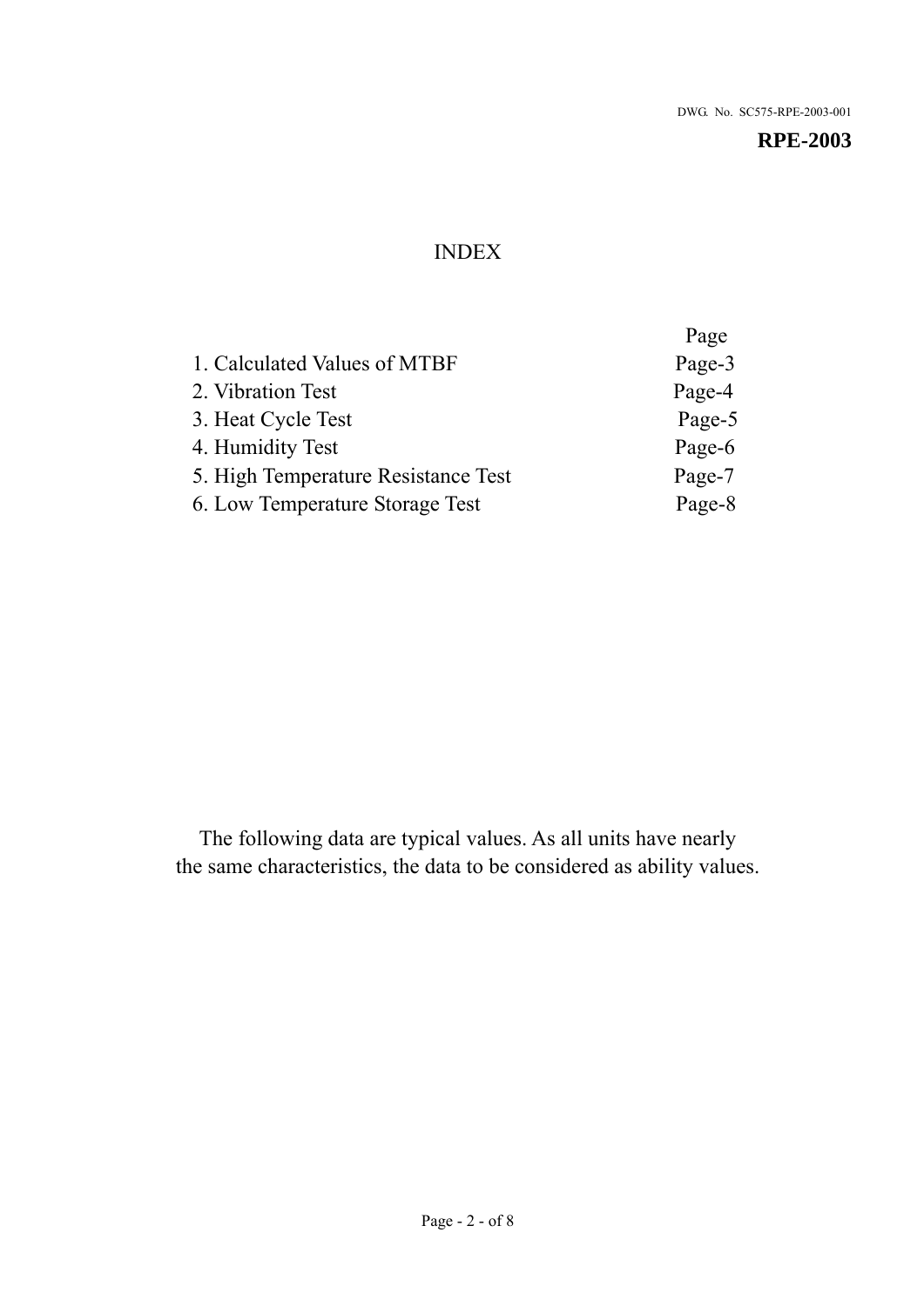1. Calculated Values of MTBF

## MODEL:RPE-2003

(1)Calculating Method

Calculated Based on parts stress Reliability projection of MIL-HDBK-217F NOTICE2.

Individual failure rates  $\lambda$  G is given to each part and MTBF is

Calculated by the count of each part.

$$
MIBF = \frac{1}{\lambda_{\text{expap}}} = \frac{1}{\sum_{i=1}^{n} N_i (\lambda_{\text{G}} \pi_Q)_i} \times 10^6 \text{ (hours)}
$$

| $\lambda$ equip | : Total equipment failure rate (Failure / 106 Hours)            |
|-----------------|-----------------------------------------------------------------|
| $\lambda$ G     | : Generic failure rate for the <i>i</i> th generic part         |
|                 | (Failure/ 106 Hours)                                            |
| Ni              | : Quantity of i th generic part                                 |
| N               | : Number of different generic part categories                   |
| $\pi Q$         | : Generic quality factor for the i th generic part( $\pi Q=1$ ) |

## (2)MTBF Values

GF: Ground, Fixed

## $MTBF = 13,119,916$  (Hours)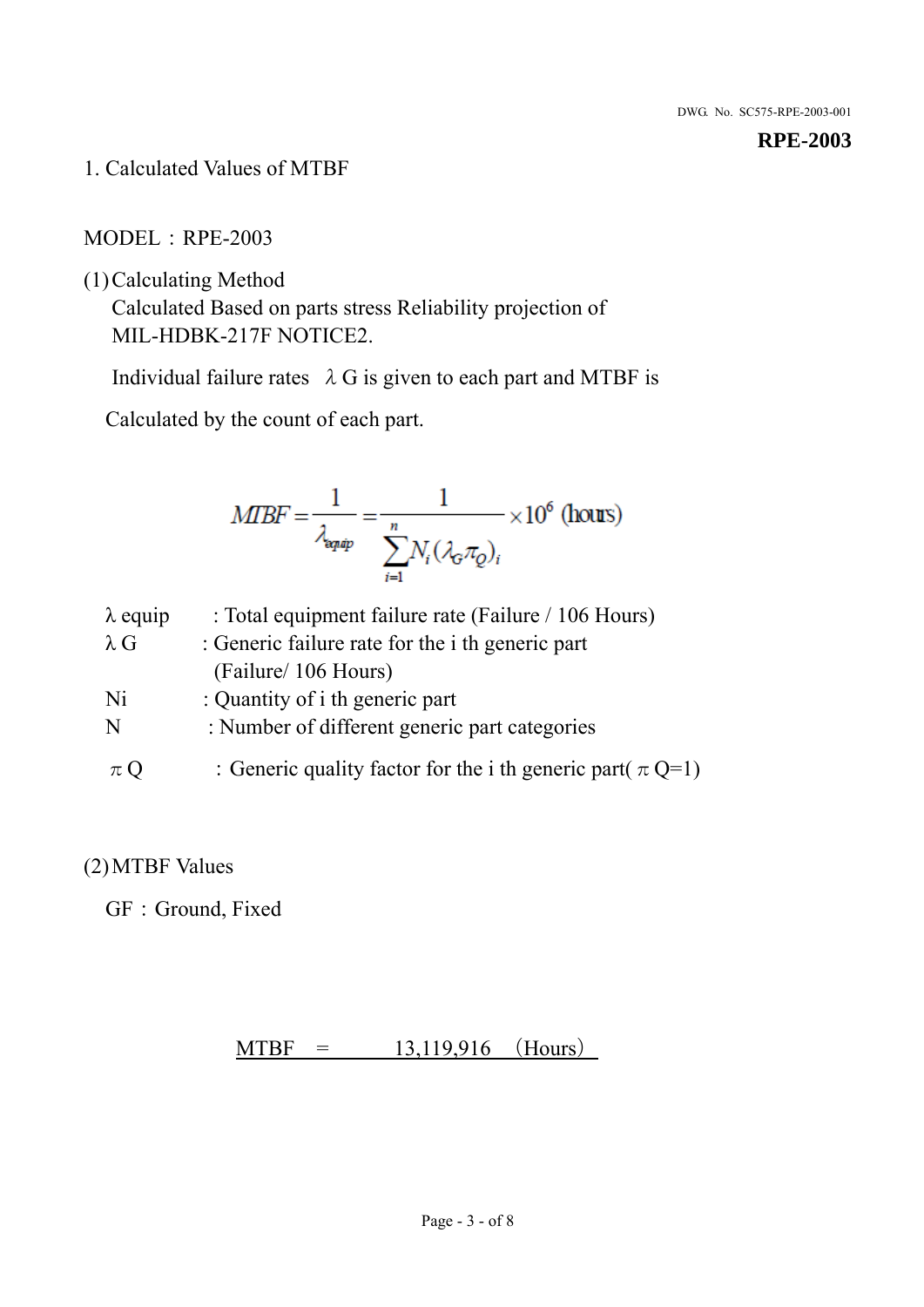#### 2. Vibration Test

## MODEL: RPE-2003 (Representation Product : RPE-2010R)

- (1)Vibration Test Class Frequency Variable Endurance Test
- (2)Equipment Used Controller VS-1000-6, Vibrator 905-FN (IMV CORP.)
- (3)The Number of D.U.T (Device Under Test) 6 units
- (4) Test Conditions Frequency : 10~55Hz Amplitude : 1.5mm,Sweep for 1 min. Dimension and times : X,Y and Z Directions for 2 hours each.
- (5)The Method Fix the D.U.T on the fitting-stage
- (6)Test Results PASS

| Check item                        | Spec.                                |                   | <b>Before Test</b> | After Test      |
|-----------------------------------|--------------------------------------|-------------------|--------------------|-----------------|
| Attenuation(dB)                   | Differential Mode: 25dB min.         | 10 MHz            | 38.78              | 38.55           |
|                                   |                                      | 30 MHz            | 53.11              | 52.66           |
|                                   | Common Mode: 25dB min.               | 5 MHz             | 36.35              | 36.07           |
|                                   |                                      | 20 MHz            | 63.21              | 62.52           |
| Leakage Current (mA)              | $0.5mA$ max. $(250V, 60Hz)$          | Line1             | 0.24               | 0.24            |
|                                   |                                      | Line <sub>2</sub> | 0.24               | 0.24            |
| DC Resistance (m $\Omega$ )       | $m\Omega$<br>30<br>max.              |                   | 9.37               | 9.35            |
| <b>Test Voltage</b>               | $L-L$ : 1768Vdc 60sec.               |                   | <b>OK</b>          | <b>OK</b>       |
|                                   | $L-E$ : 1500Vdc 60sec.               |                   |                    |                 |
| Isolation Resistance( $M\Omega$ ) | 100<br>$M\Omega$ min.(500Vdc 60sec.) |                   | $6.04 \times E5$   | $5.76\times E5$ |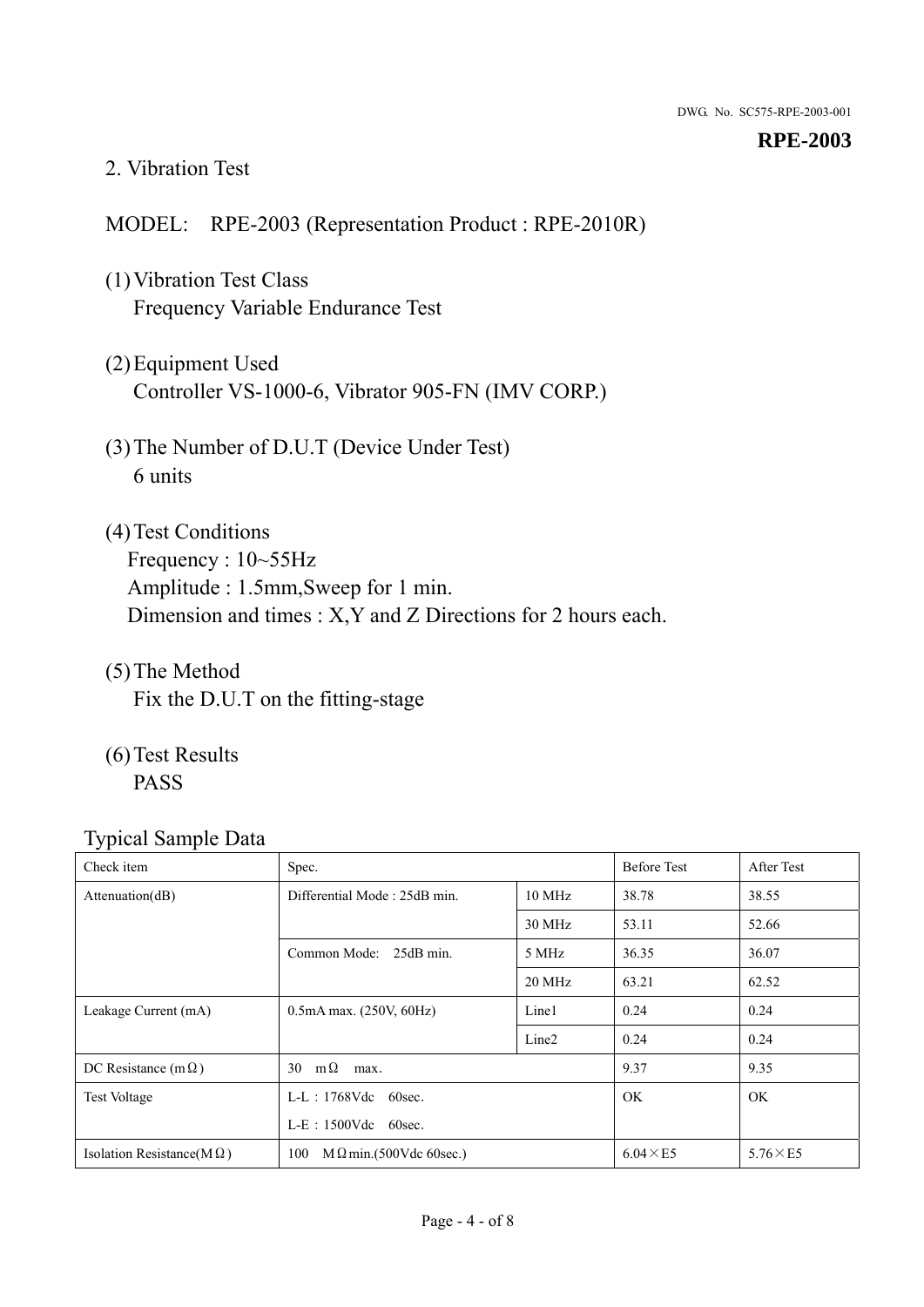## 3. Heat Cycle Test

## MODEL: RPE-2003 (Representation Product : RPE-2010R)

## (1)Equipment Used TEMPERATURE CHAMBER TSA-71H-W (ESPEC CORP.)

- (2)The Number of D.U.T (Device Under Test) 6 units
- 1 cycle (3)Test Conditions 30<sub>min</sub>  $+85^{\circ}$ C 3min. Ambient Temperature : -25~+85℃ Test Cycles: 100 cycles  $-25^{\circ}$ C 30min.

(4)The Method

Before the test check if there is no abnormal characteristics and put the D.U.T in the testing chamber. Then test it in the above cycles, After the test is completed leave it for 1 hour at room temperature and check it if there is no abnormal each characteristics.

#### (5)Test Results PASS

| ┙┸<br>$\mathbf{I}$<br>Check item  | Spec.                                  |                   | <b>Before Test</b> | After Test      |
|-----------------------------------|----------------------------------------|-------------------|--------------------|-----------------|
| Attention(dB)                     | Differential Mode: 25dB min.<br>10 MHz |                   | 38.82              | 38.66           |
|                                   |                                        | 30 MHz            | 53.20              | 52.99           |
|                                   | Common Mode: 25dB min.                 | 5MHz              | 36.34              | 35.99           |
|                                   |                                        | 20 MHz            | 60.39              | 60.47           |
| Leakage Current (mA)              | $0/5$ mA max. (250V, 60Hz)             | Line1             | 0.24               | 0.24            |
|                                   |                                        | Line <sub>2</sub> | 0.24               | 0.24            |
| DC Resistance (m $\Omega$ )       | $m\Omega$<br>30<br>max.                |                   | 9.30               | 9.30            |
| <b>Test Voltage</b>               | $L-L$ : 1768Vdc 60sec.                 |                   | OK.                | OK.             |
|                                   | $L-E$ : 1500Vdc 60sec.                 |                   |                    |                 |
| Isolation Resistance(M $\Omega$ ) | 100<br>$M\Omega$ min.(500Vdc 60sec.)   |                   | $5.32\times E5$    | $5.17\times E5$ |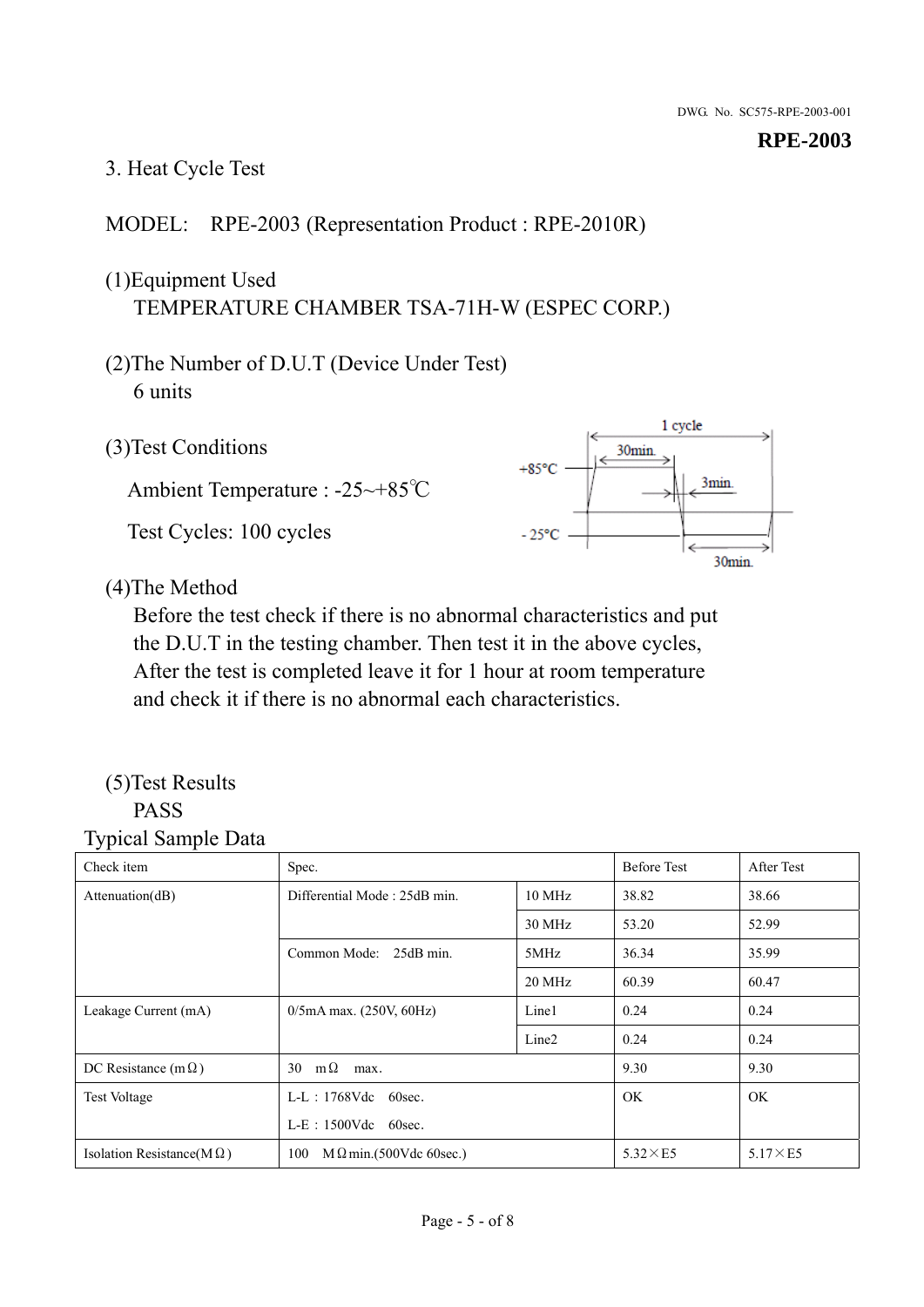## 4. Humidity Test

## MODEL: RPE-2003 (Representation Product : RPE-2010R)

## (1)Equipment Used TEMP. & HUMID. CHAMBER PR-4KT (ESPEC CORP.)

- (2)The Number of D.U.T (Device Under Test) 6 units
- (3)Test Conditions

Ambient Temperature : +40℃

Test Times: 500 hours Ambient Humidity: 90~95%RH No Dewdrop

## (4)The Method

Before the test check if there is no abnormal characteristics and put the D.U.T in the testing chamber. Then test it in the above conditions. After the test is completed leave it for 1 hour at room temperature and check it if there is no abnormal each characteristics.

## (5)Test Results

## PASS

| . .<br>Check item                 | Spec.                                  |                   | <b>Before Test</b> | After Test      |
|-----------------------------------|----------------------------------------|-------------------|--------------------|-----------------|
| Attention(dB)                     | Differential Mode: 25dB min.<br>10 MHz |                   | 39.49              | 39.52           |
|                                   |                                        | 30 MHz            | 52.90              | 53.08           |
|                                   | Common Mode: 25dB min.                 | 5Hz               | 36.58              | 36.81           |
|                                   |                                        | 20 MHz            | 61.90              | 61.53           |
| Leakage Current (mA)              | $0.5mA$ max. $(250V, 60Hz)$            | Line1             | 0.25               | 0.25            |
|                                   |                                        | Line <sub>2</sub> | 0.24               | 0.24            |
| DC Resistance (m $\Omega$ )       | $30m\Omega$<br>max.                    |                   | 9.18               | 9.10            |
| <b>Test Voltage</b>               | $L-L$ : 1768Vdc 60sec.                 |                   | <b>OK</b>          | OK.             |
|                                   | $L-E$ : 1500Vdc 60sec.                 |                   |                    |                 |
| Isolation Resistance( $M\Omega$ ) | 100<br>$M \Omega$ min.(500Vdc 60sec.)  |                   | $5.66\times E5$    | $5.75\times E5$ |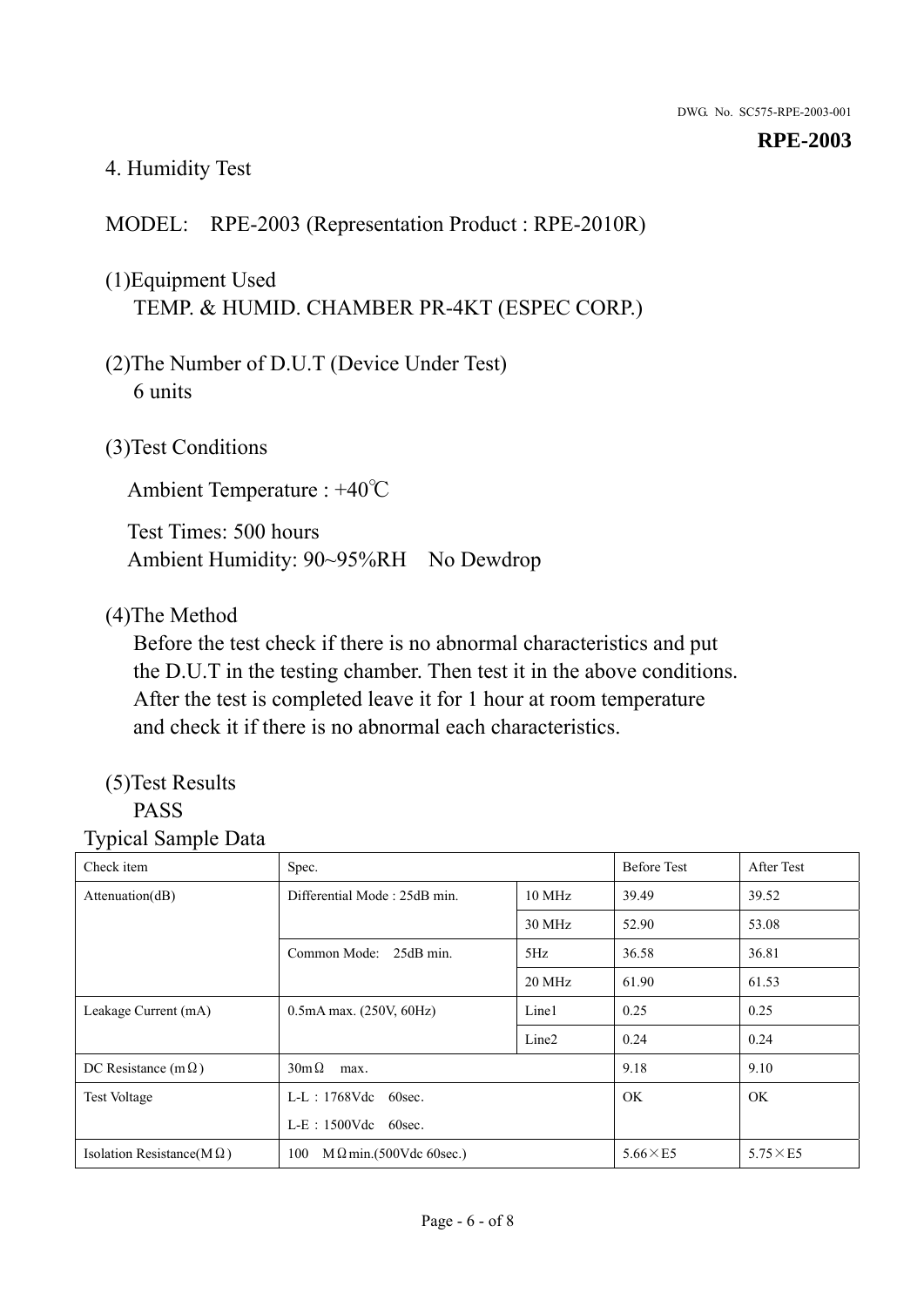#### 5. High Temperature Resistance Test

## MODEL: RPE-2003 (Representation Product : RPE-2010R)

## (1)Equipment Used TEMPERATURE CHAMBER PHH-300 (ESPEC CORP.)

- (2)The Number of D.U.T (Device Under Test) 6 units
- (3)Test Conditions

Ambient Temperature : +55℃

Test Times: 500 hours Operating: DC 10A

#### (4)The Method

Before the test check if there is no abnormal characteristics and put the D.U.T in the testing chamber. Then test it in the above conditions. After the test is completed leave it for 1 hour at room temperature and check it if there is no abnormal each characteristics.

## (5)Test Results

## PASS

| . .<br>Check item                 | Spec.                                  |                   | <b>Before Test</b> | After Test      |
|-----------------------------------|----------------------------------------|-------------------|--------------------|-----------------|
| Attention(dB)                     | Differential Mode: 25dB min.<br>10 MHz |                   | 39.38              | 39.08           |
|                                   |                                        | 30 MHz            | 53.52              | 53.99           |
|                                   | Common Mode: 25dB min.                 | 5MHz              | 36.41              | 36.48           |
|                                   |                                        | 20 MHz            | 61.94              | 61.26           |
| Leakage Current (mA)              | $0.5mA$ max. $(250V, 60Hz)$            | Line1             | 0.24               | 0.24            |
|                                   |                                        | Line <sub>2</sub> | 0.24               | 0.24            |
| DC Resistance (m $\Omega$ )       | $30m\Omega$<br>max.                    |                   | 9.35               | 9.20            |
| <b>Test Voltage</b>               | $L-L$ : 1768Vdc 60sec.                 |                   | <b>OK</b>          | OK.             |
|                                   | $L-E$ : 1500Vdc 60sec.                 |                   |                    |                 |
| Isolation Resistance( $M\Omega$ ) | 100<br>$M \Omega$ min.(500Vdc 60sec.)  |                   | $5.45\times E5$    | $5.33\times E5$ |